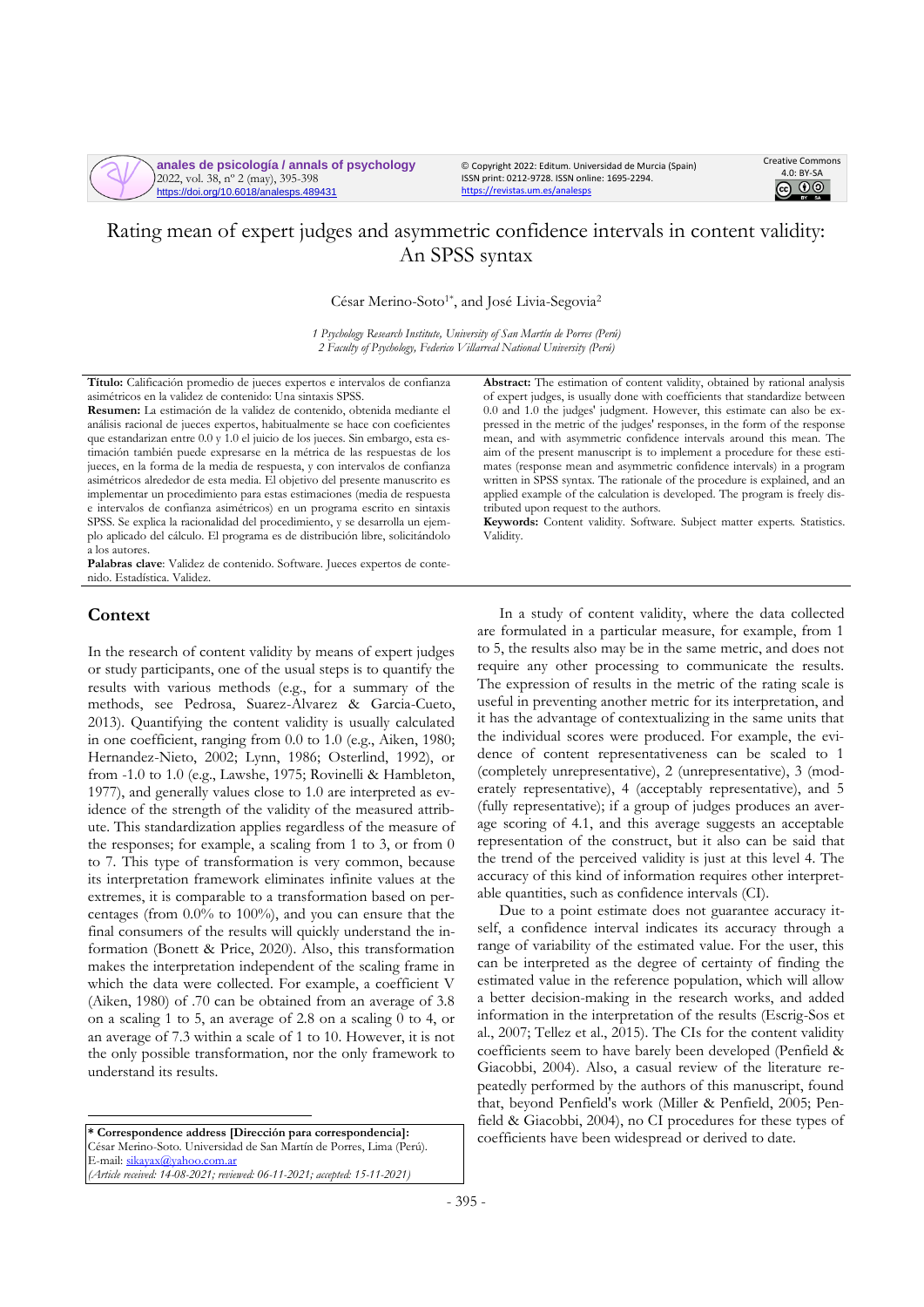396 *César Merino-Soto, and José Livia-Segovia*

# **Method**

To add information about the statistics accuracy of the coefficients of content validity, confidence intervals must be built around the estimated coefficient. However, the traditional method for creating confidence intervals (i.e., the Wald method) requires the assumption of normal distribution of calculated average (Penfield, 2003). Because the data obtained in content validity studies are usually discrete, scaled down to five or fewer options, show skewed distribution, and the usual size of the judges' sample is generally small, another method is required to estimate appropriate intervals. (Miller & Penfield, 2005; Penfield & Miller, 2004).

Based on the work of Penfield (2003), who adapted the Wilson (1927) *score* procedure to generate asymmetric confidence intervals, Penfield and Miller (2004) used this adaptation for data produced in content validity studies; specifically, scores based on ordinal metrics, small judges' samples (less than 10), reduced number of response options, and skewed distribution. There are other methods to generate asymmetric confidence intervals (e.g., Willink, 2005), but Wilson's method appears to be efficient for the conditions in which content validity studies are conducted (Penfield, 2003; Penfield & Miller, 2004). Because the manual calculation is prone to error at computing, a computer code is proposed for this purpose, using the Statistics Package for the Social Sciences (abbreviated as SPSS). In recent years, R has been a free powerful platform for software development, but the SPSS is still used in different fields of the methodological research (e.g., Duricki, Soleman, & Moon, 2016; Vanus, Kubicek, Gorjani, & Koziorek, 2019; Valeri, & Vanderweele, 2013), and that over time its ease of handling and immediate understanding especially in the field of science social was noted (Gogoi, 2020; Rivadeneira et al., 2020).

The description of procedure and its rationality can be seen directly in Penfield and Miller (2004), so readers can inspect the formulas. The literature related to this method, based on the score procedure (Wilson, 1924), can be found in Penfield (2003), Penfield and Giacobbi (2004), and Miller and Penfield (2005).

## **Program**

To calculate the average of the content validation and the asymmetric confidence intervals, an SPSS syntax is written which is adapted to the SAS syntax by Miller and Penfield (2005). Even with the rise and popularity of the free software (Haine, 2019; Muenchen, 2017), the SPSS is of persistent use and it still holds the attention of researchers in different disciplines (Haine, 2019; Masuadi et al., 2021; Muenchen, 2017; Shaikh, 2016, 2017). Similar to a few ad hoc programs to obtain evidence of the content validity (e.g., Merino-Soto, 2018; Merino-Soto & Livia-Segovia, 2009), the program presented here implements the method of Penfield and Miller (2004) for constructing confidence intervals around the mean value of the scores, and reports the mean of the expert judges' scores, its equivalent expression in proportion to the scaling range, the asymmetric CIs around this mean, and the width of the interval. The program is freely accessible and it must be requested from the corresponding author.

### **Application example**

To illustrate the procedure, the results for the evidence of clarity of the items of the dimension *Atención Sostenida*, made by Moscoso and Merino-Soto (2017; see Table 2) were used, in which the Inventario de Ecuanimidad y Mindfulness was validated. In the input specifications for the program, you have to report the mean (*M*), the sum (*S*) of the judges' ratings for each item, the number of judges (17), the number of scaling responses (*k*; in this example, 6 ordinal points, from no validity to full validity), the error rate (*alpha*; among the options: .10, .05, .01), and the value of the number (*start*) with which *k* starts, that is, 0 or 1 (see Table 1, Input heading). In the Output heading of Table 1, the results after applying the program for the calculations are shown. It is observed that, in all the items, except item 1, the lower limit of the interval exceeds the value 4. If the researcher establishes a priori that the items with lower limit of CI must exceed is 4, then this item does not seem to fit this criterion. However, given the difference of .02, the researcher must make a decision whether to apply the criteria strictly or to be flexible.

| Table 1                                      |  |
|----------------------------------------------|--|
| Input and output information for the program |  |

| Thput and output information for the program |       |    |  |  |       |        |       |                       |      |      |       |
|----------------------------------------------|-------|----|--|--|-------|--------|-------|-----------------------|------|------|-------|
|                                              | Input |    |  |  |       | Outout |       |                       |      |      |       |
|                                              | IИ    |    |  |  | alpha | start  | 1 V 1 |                       | Low  | Upp  | Range |
| Item                                         | 4.53  | -- |  |  | .05   |        | 4.53  | .75                   | 3.98 | 5.08 | 1.10  |
| Item 2                                       | 5.18  | 88 |  |  | .05   |        | 5.18  | .86                   | 4.7  | 5.66 | .96   |
| Item 3                                       | 5.47  | 93 |  |  | .05   |        | 5.47  | .91                   | 5.04 | 5.89 | .85   |
| Item 4                                       | 5.06  | 86 |  |  | .05   |        | 5.06  | .84                   | 4.56 | 5.55 | .99   |
| Item 5                                       | 4.65  | 79 |  |  | .05   |        | 4.65  | $\overline{a}$<br>. . | 4.10 | 5.19 | 1.08  |

*Note*. M: Mean. S: Sum of the qualifications. N: Number of judges. K: Number of the response options (i.e., scaling) used by the judges. Alpha: Error rate (it can be .01, .05, or .10). Start: Start of the scaling used by the judges (0 or 1; see manuscript). P: Ratio equivalent to the mean, of M with respect to the scale used by the judges. Low: Lower limit of the confidence interval. Upp: Upper limit of the confidence interval. Range: Width of the estimated confidence interval.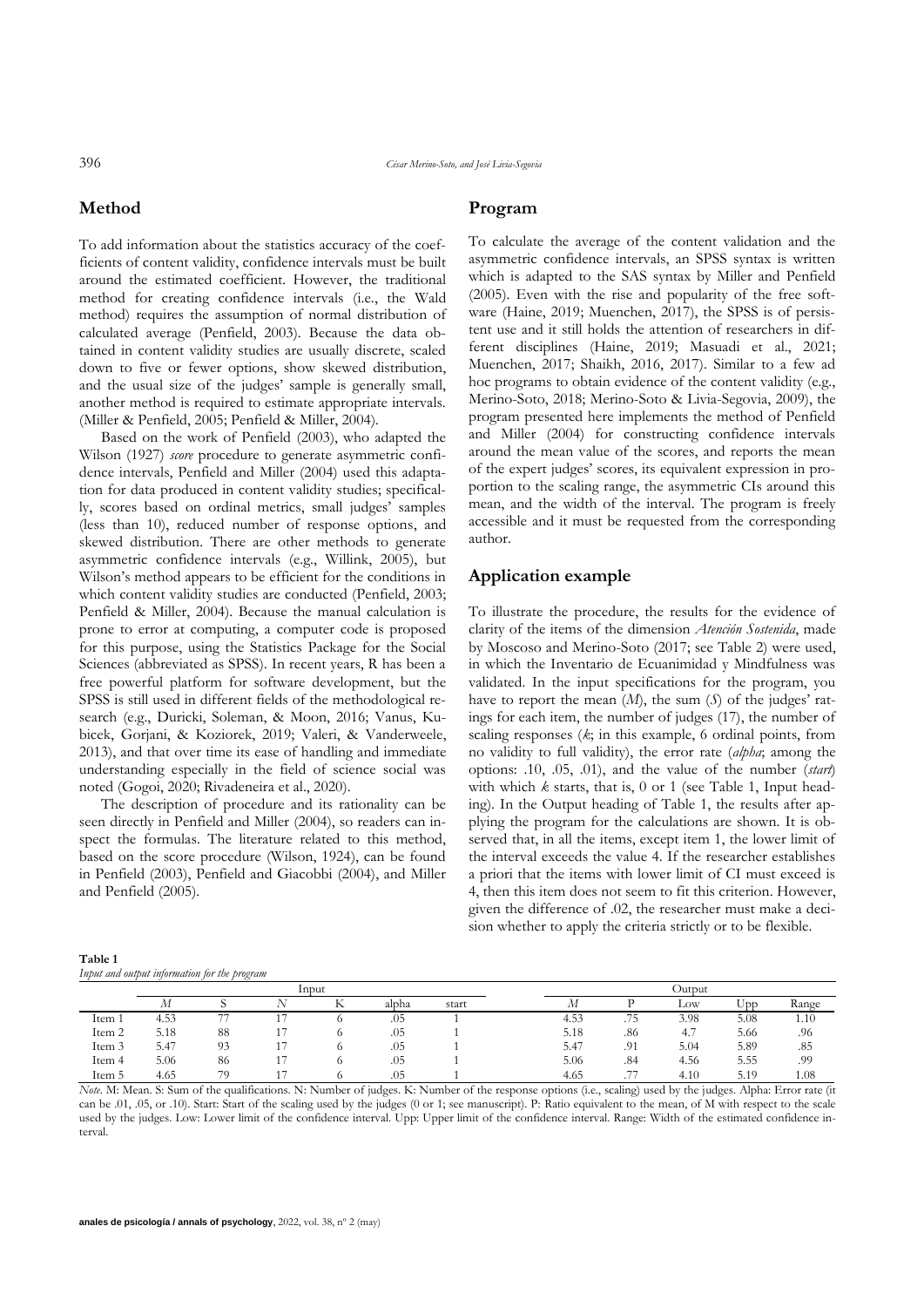#### **Final comments**

This manuscript presents a computer program, built in the SPSS syntax, to quantify the degree to which the judges agree on the content validity, and their asymmetric confidence intervals. The fundamental difference of this method with others (eg., Merino & Livia, 2009) is that the results are presented in the same metric of the judges' responses. Because this crude coefficient is equivalent to some transformation between 0.0 and 1.0, the expected linear association between this method and the methods based on standardized coefficients for content validity is perfect or very high. Therefore, the user should focus on: a) how the evidences of the content validity is expressed (i.e., in the metric of the

#### **References**

- Aiken, L. R. (1980). Content validity and reliability of single items or questionnaires. *Educational and Psychological Measurement*, *40*(4), 955-959. <https://doi.org/10.1177/001316448004000419>
- Bonett, D. G., & Price, R. M. (2020). Confidence intervals for ratios of means and *medians. Journal of Educational and Behavioral Statistics*, *20*(10), 1–21. <https://doi.org/10.3102/1076998620934125>
- Elosua, P. (2009). ¿Existe vida más allá del SPSS? Descubre R*. Psicothema, 21*(4), 652-655.
- Escrig, J., Miralles, J. M., Martinez, D., & Rivadulla, I. (2007). Intervalos de confianza: por qué usarlos. *Cirugía Española*, *81*(3), 121-125. [https://doi.org/10.1016/S0009-739X\(07\)71281-2](https://doi.org/10.1016/S0009-739X(07)71281-2)
- Duricki, D. A., Soleman, S., & Moon, L. D. (2016). Analysis of longitudinal data from animals with missing values using SPSS. *Nature protocols, 11*(6), 1112–1129[. https://doi.org/10.1038/nprot.2016.048](https://doi.org/10.1038/nprot.2016.048)
- Gogoi, P. (2020). Application of SPSS programme in the field of social science research. *International Journal of Recent Technology and Engineering*, *8*(5), 2424-2426.<https://doi.org/10.35940/ijrte.D9260.018520>
- Haine, D. (2019). Popularity of statistical softwares in epidemiology. Available in:<https://www.denishaine.ca/blog/popepi-rmd/>
- Hernandez-Nieto, R. A. (2002), *Contributions to Statistical Analysis*. Merida, Venezuela: Universidad de Los Andes.
- Lawshe, C. H. (1975). A quantitative approach to content validity. *Personnel Psychology*, *28*, 563-575. [https://doi.org/10.1111/j.1744-](https://doi.org/10.1111/j.1744-6570.1975.tb01393.x) [6570.1975.tb01393.x](https://doi.org/10.1111/j.1744-6570.1975.tb01393.x)
- Lynn, M. R. (1986). Determination and quantification of content validity. *Nursing Research, 35*(6), 382-385. [https://doi.org/10.1097/00006199-](https://doi.org/10.1097/00006199-198611000-00017) [198611000-00017](https://doi.org/10.1097/00006199-198611000-00017)
- Masuadi, E., Mohamud, M., Almutairi, M., Alsunaidi, A., Alswayed, A. K., & Aldhafeeri, O. F. (2021). Trends in the usage of statistical software and their associated study designs in health sciences research: A bibliometric analysis. *Cureus*, *13*(1), e12639. <https://doi.org/10.7759/cureus.12639>
- Merino-Soto, C. (2018). Confidence interval for difference between coefficients of content validity (Aiken's V): a SPSS syntax. *Anales de Psicología, 34*(3), 587-590[. https://dx.doi.org/10.6018/analesps.34.3.283481](https://dx.doi.org/10.6018/analesps.34.3.283481)
- Merino-Soto, C., & Livia-Segovia, J. (2009). Intervalos de confianza asimétricos para el índice la validez de contenido: Un programa Visual Basic para la V de Aiken [Asymmetric confidence intervals for index content validity: A Visual Basic program for Aiken's V]. *Anales de Psicología, 25*(1),169-171.
- Miller, J. M., & Penfield, R. D. (2005). Using the score method to construct asymmetric confidence intervals: An SAS program for content validation in scale development. *Behavior Research Methods, 37***,** 450-452. <https://doi.org/10.3758/BF03192713>
- Moscoso, M. S., & Merino-Soto, C. (2017). Construcción y validez de contenido del Inventario de Mindfulness y Ecuanimidad: una perspectiva iberoamericana [Construction and content validity of the Mindfulness and Equanimity Inventory: an Ibero-American perspective]. *Mindfulness*

judges' responses, or in a range between 0.0 and 1.0), instead of the validity or accuracy of the procedures; b) the confidence level of the interval , which can be generally 90% when the number of judges is small (Merino & Livia, 2009), but the 95% or 99% levels can also be chosen); and c) in the existing computer programs to calculate them complementary results (e.g., Merino, 2018; Merino-Soto & Livia-Segovia, 2009.

**Conflict of interest.-** The authors of this article declare no conflict of interest.

**Financial support.-** No funding.

- *& Compassion, 2*(1), 9-16. <https://doi.org/10.1016/j.mincom.2017.01.001>
- Muenchen, R. A. (2017). The popularity of data science software. Acceso: 22/04/2021. Available in[: http://r4stats.com/articles/popularity/](http://r4stats.com/articles/popularity/)
- Osterlind, S. J. (1992). *Constructing test items: multiple-choice, constructed-response, performance, and other formats*. Boston: Kluwer Academic Publishers.
- Pedrosa, I., Suárez-Álvarez, J., & García-Cueto, E. (2013). Evidencias sobre la validez de contenido: avances teóricos y métodos para su estimación. *Acción Psicológica, 10*(2), 3-18.
- Penfield, R. D. (2003). A score method of constructing asymmetric confidence intervals for the mean of a rating scale item. *Psychological methods*, *8*(2), 149–163[. https://doi.org/10.1037/1082-989x.8.2.149](https://doi.org/10.1037/1082-989x.8.2.149)
- Penfield, R. D., & Miller, J. M. (2004). Improving content validation studies using an asymmetric confidence interval for the mean of expert ratings.<br> *Applied Measurement in Education*, 17, 359-370. *Measurement in* [https://doi.org/10.1207/s15324818ame1704\\_2](https://doi.org/10.1207/s15324818ame1704_2)
- Penfield, R. D., & Giacobbi, P. R. (2004). Applying a score confidence interval to Aiken's item content-relevance index. *Measurement in Physical Education and Exercise Science, 8*, 213-225. [https://doi.org/10.1207/s15327841mpee0804\\_](https://doi.org/10.1207/s15327841mpee0804_)
- Rivadeneira Pacheco, J. L., Barrera Argüello, M. V., & De La Hoz Suárez, A. I. (2020). Análisis general del SPSS y su utilidad en la estadística [General analysis of SPSS and its usefulness in statistics]. *Journal of Business Sciences*, *2*(4), 17-25.
- <https://revista.estudioidea.org/ojs/index.php/eidea/article/view/19> Rovinelli, R. J. & Hambleton, R. K. (1977). On the use of content specialists in the assessment of criterion-referenced test item validity. *Dutch Journal of Educational Research, 2*, 49-60.
- Shaikh, M. A. (2016). Use of statistical tests and statistical software choice in 2014: tale from three Medline indexed Pakistani journals. *The Journal of the Pakistan Medical Association*, *66*(4), 464-466.
- Shaikh, M. A. (2017). Study designs, use of statistical tests, and statistical analysis software choice in 2015: Results from two Pakistani monthly Medline indexed journals. *The Journal of the Pakistan Medical Association*, *67*(9), 1428-1431.
- Tellez, A., Garcia, C., & Corral-Verdugo, V. (2015). Effect size, confidence intervals and statistical power in psychological research**.** *Psychology in Russia: State of the Art, 8*(3), 27-46. <https://doi.org/10.11621/pir.2015.0303>
- Valeri, L., & Vanderweele, T. J. (2013). Mediation analysis allowing for exposure-mediator interactions and causal interpretation: theoretical assumptions and implementation with SAS and SPSS macros. *Psychological methods, 18*(2), 137–150[. https://doi.org/10.1037/a0031034](https://doi.org/10.1037/a0031034)
- Vanus, J., Kubicek, J., Gorjani, O. M., & Koziorek, J. (2019). Using the IBM SPSS SW Tool with wavelet transformation for  $CO<sub>2</sub>$  prediction within iot in smart home care. *Sensors, 19*(6), 1407. iot in smart home care. *Sensors, 19*(6), 1407. <https://doi.org/10.3390/s19061407>